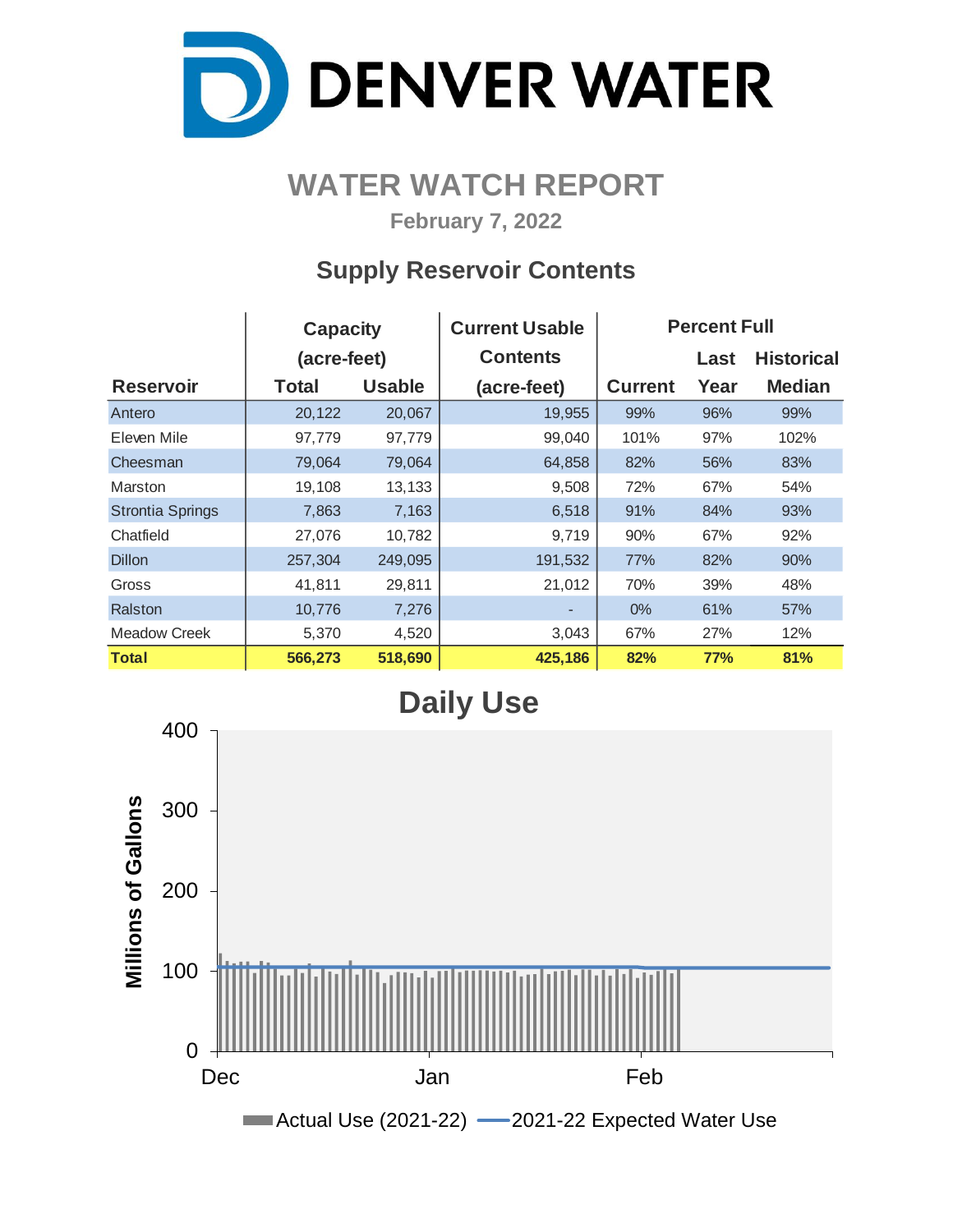# 0 100,000 200,000 300,000 400,000 500,000 Jan Feb Mar Apr May Jun Jul Aug Sep Oct Nov Dec **Acre-Feet Wet Weather Forecast Normal Weather Forecast Dry Weather Forecast 2022 Historical Median Full** 2/7/2022

## **Supply Reservoir Contents**

Note: Denver Water forecasts seasonal reservoir storage contents under dry future weather, normal future weather and wet future weather scenarios.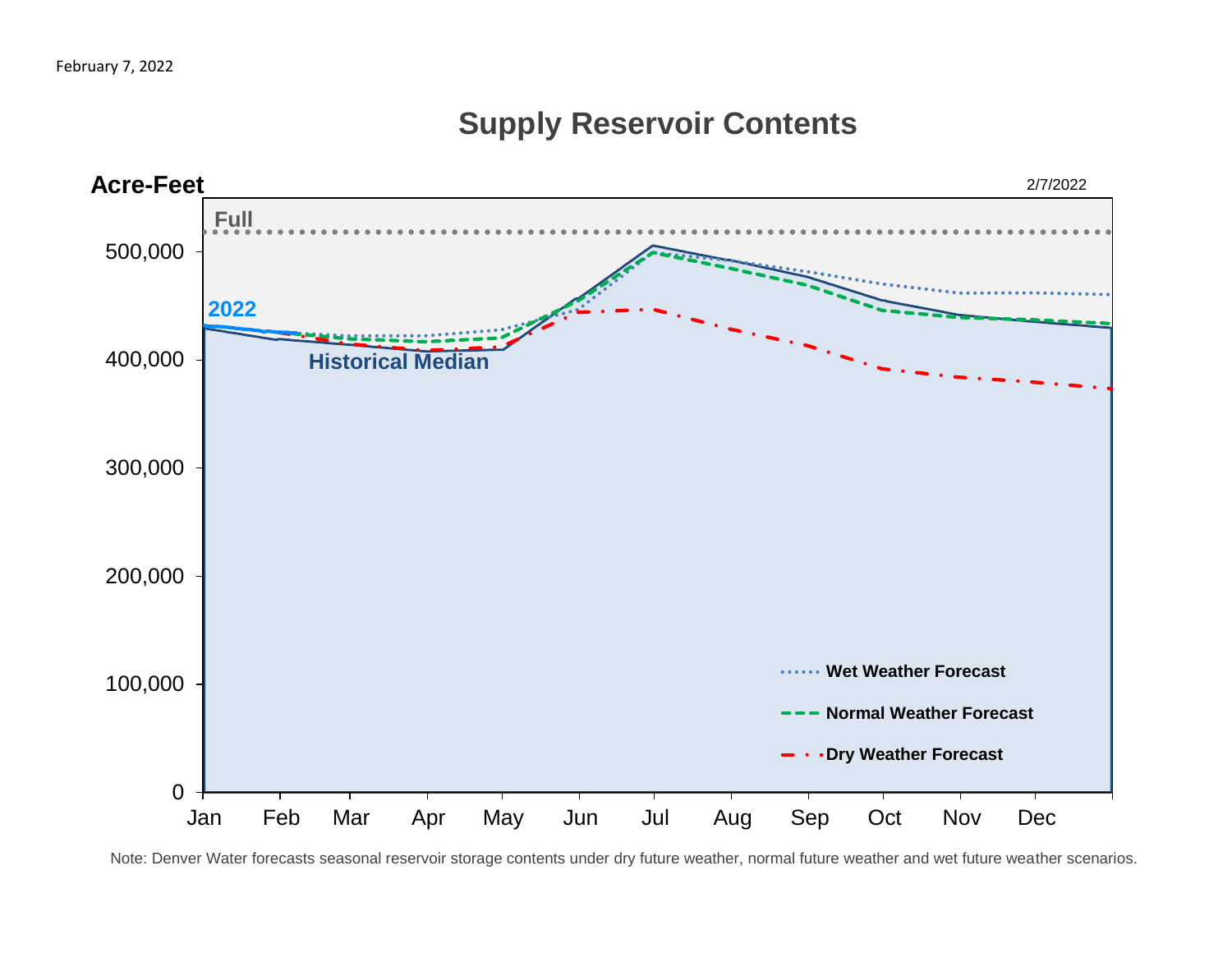

# **February Precipitation**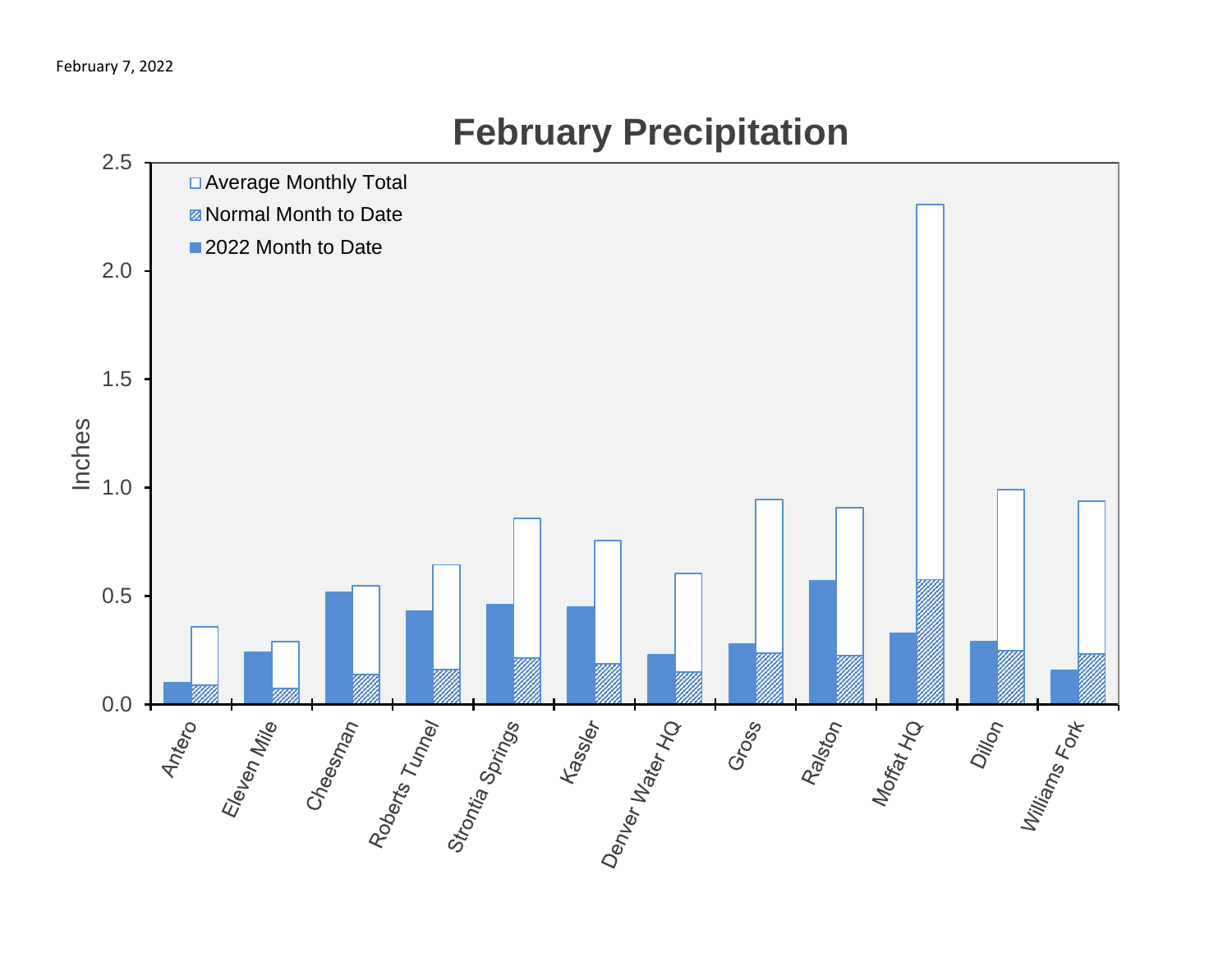

Data are from the 7 Snotel stations above Denver Water's Upper South Platte diversion

#### **Snowpack: Colorado River Watershed**

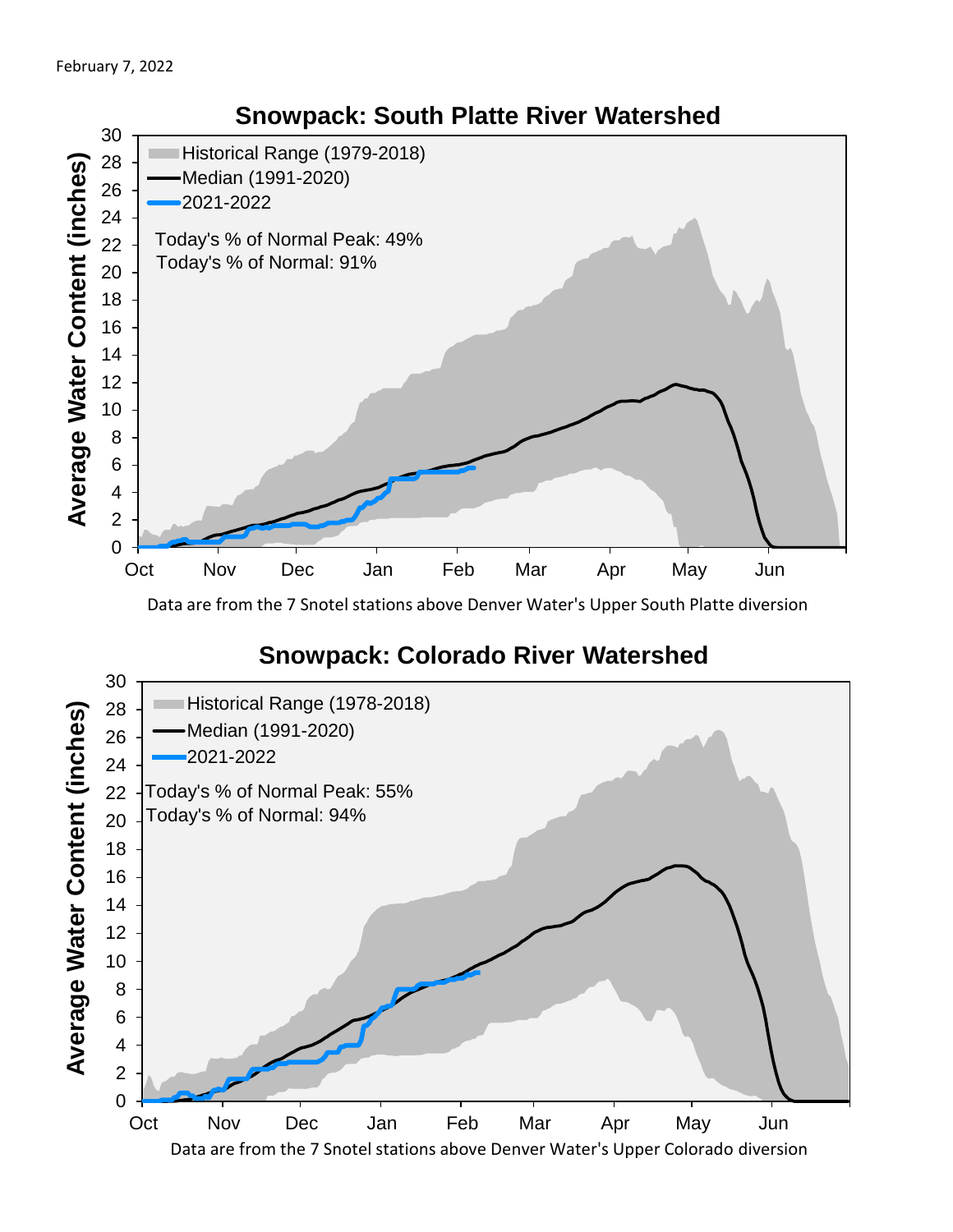

 **Cumulative Precipitation: South Platte River Watershed**

Data are from the 7 SNOTEL stations above Denver Water's Upper South Platte diversion facilities.



Data are from the 7 SNOTEL stations above Denver Water's Upper Colorado diversion facilities.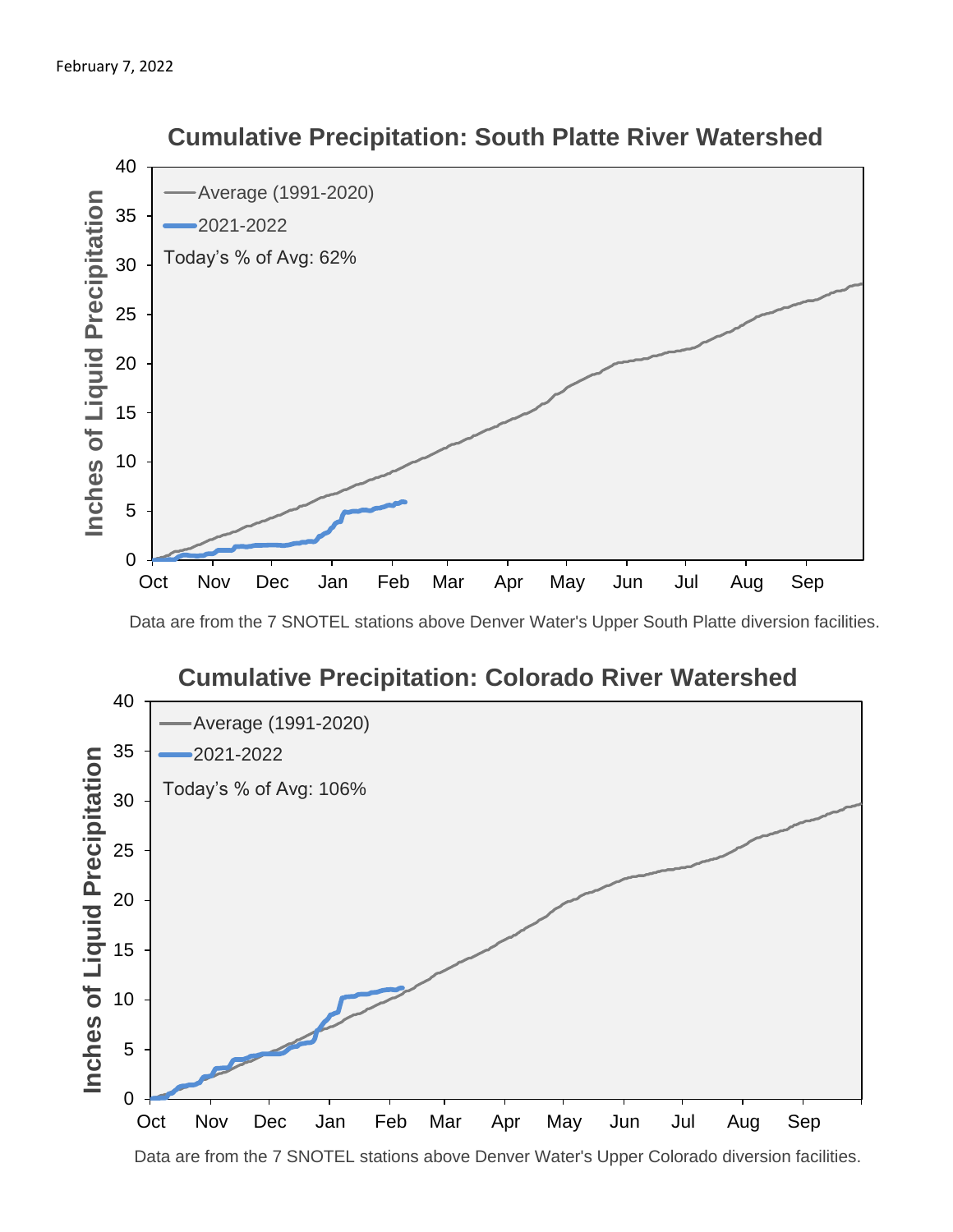#### February 7, 2022

| <b>Denver Water Use and Reservoir Contents 2022</b>                     |         |                     |            |         |     |     |     |     |     |     |     |     |     |     |         |
|-------------------------------------------------------------------------|---------|---------------------|------------|---------|-----|-----|-----|-----|-----|-----|-----|-----|-----|-----|---------|
|                                                                         |         |                     | Jan        | Feb     | Mar | Apr | May | Jun | Jul | Aug | Sep | Oct | Nov | Dec | YTD-Avg |
| Predicted End-of-Month Supply Reservoir<br>Contents (Full = 518,449 AF) |         |                     |            | 419,700 |     |     |     |     |     |     |     |     |     |     |         |
| Actual End-of-Month Supply Reservoir<br>Contents (AF)                   |         |                     | 425,595    |         |     |     |     |     |     |     |     |     |     |     |         |
| Actual % Full                                                           |         |                     | 82%        |         |     |     |     |     |     |     |     |     |     |     |         |
| Historical Median % Full                                                |         |                     | 81%        | 80%     | 79% | 79% | 88% | 98% | 95% | 92% | 88% | 85% | 84% | 83% |         |
| 2022 Expected Daily Use (MG)                                            |         |                     | 105        | 104     | 102 | 120 | 157 | 257 | 298 | 292 | 270 | 158 | 105 | 101 | 105     |
| Actual Daily Use (MG)                                                   |         | $\mathbf{1}$        | 92         | 98      |     |     |     |     |     |     |     |     |     |     |         |
|                                                                         |         | $\overline{c}$      | 100        | 95      |     |     |     |     |     |     |     |     |     |     |         |
|                                                                         |         | 3                   | 100        | 100     |     |     |     |     |     |     |     |     |     |     |         |
|                                                                         |         | 4                   | 105        | 105     |     |     |     |     |     |     |     |     |     |     |         |
|                                                                         |         | 5                   | 99         | 97      |     |     |     |     |     |     |     |     |     |     |         |
|                                                                         |         | 6<br>$\overline{7}$ | 101<br>100 | 103     |     |     |     |     |     |     |     |     |     |     |         |
|                                                                         |         | 8                   | 101        |         |     |     |     |     |     |     |     |     |     |     |         |
|                                                                         |         | 9                   | 101        |         |     |     |     |     |     |     |     |     |     |     |         |
|                                                                         | D       | 10                  | 99         |         |     |     |     |     |     |     |     |     |     |     |         |
|                                                                         | Α       | 11                  | 100        |         |     |     |     |     |     |     |     |     |     |     |         |
|                                                                         | Υ       | 12                  | 98         |         |     |     |     |     |     |     |     |     |     |     |         |
|                                                                         |         | 13                  | 101        |         |     |     |     |     |     |     |     |     |     |     |         |
|                                                                         | $\circ$ | 14                  | 93         |         |     |     |     |     |     |     |     |     |     |     |         |
|                                                                         | F       | 15                  | 96         |         |     |     |     |     |     |     |     |     |     |     |         |
|                                                                         |         | 16                  | 96         |         |     |     |     |     |     |     |     |     |     |     |         |
|                                                                         | М       | 17                  | 103        |         |     |     |     |     |     |     |     |     |     |     |         |
|                                                                         | $\circ$ | 18                  | 96         |         |     |     |     |     |     |     |     |     |     |     |         |
|                                                                         | N       | 19                  | 100        |         |     |     |     |     |     |     |     |     |     |     |         |
|                                                                         | T       | 20                  | 100        |         |     |     |     |     |     |     |     |     |     |     |         |
|                                                                         | н       | 21                  | 102        |         |     |     |     |     |     |     |     |     |     |     |         |
|                                                                         |         | 22                  | 95         |         |     |     |     |     |     |     |     |     |     |     |         |
|                                                                         |         | 23                  | 102        |         |     |     |     |     |     |     |     |     |     |     |         |
|                                                                         |         | 24                  | 102        |         |     |     |     |     |     |     |     |     |     |     |         |
|                                                                         |         | 25                  | 95         |         |     |     |     |     |     |     |     |     |     |     |         |
|                                                                         |         | 26                  | 101        |         |     |     |     |     |     |     |     |     |     |     |         |
|                                                                         |         | 27                  | 94         |         |     |     |     |     |     |     |     |     |     |     |         |
|                                                                         |         | 28                  | 103        |         |     |     |     |     |     |     |     |     |     |     |         |
|                                                                         |         | 29                  | 96         |         |     |     |     |     |     |     |     |     |     |     |         |
|                                                                         |         | $30\,$              | 102        |         |     |     |     |     |     |     |     |     |     |     |         |
| <b>Monthly Average</b>                                                  |         | 31                  | 91<br>99   | 100     |     |     |     |     |     |     |     |     |     |     | 99      |
| % of 2022 Expected Daily Use                                            |         |                     | 94%        | 96%     |     |     |     |     |     |     |     |     |     |     | 94%     |

Notes: 1) "AF" denotes acre-feet. "MG" denotes million gallons. 2) Expected Daily Use is based on historical use with normal weather conditions. 3) The predicted end-of-month supply reservoir contents figures assume normal weather after February  $7<sup>th</sup>$ , 2022. 4) The differences between predicted and actual end-of-month supply reservoir contents are the result of normal estimation error of daily use, supply, evaporation, carriage losses and raw water deliveries. 5) Predicted supply reservoir contents last updated on February 7<sup>th</sup>, 2022. 6) Daily water figures are subject to change.